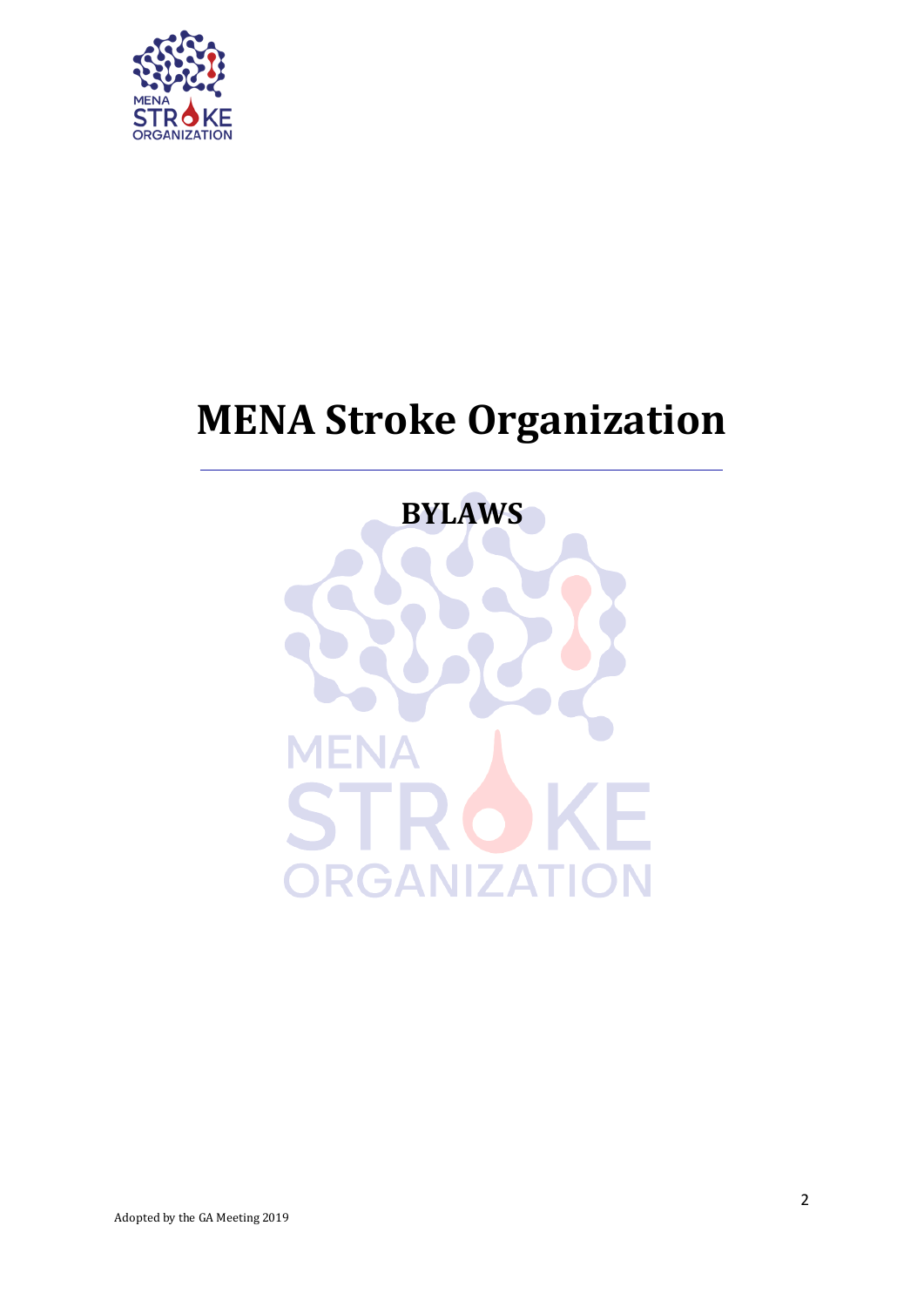

## **Bylaws of the MENA Stroke Organization**

Non-Profit Organization

## **Article (1) Definitions**

In virtue of the Federal Law No. (6) Of 1974 in respect of the Public welfare societies, and the laws amending thereof, and the Federal Law No. (2) Of 2008 in respect of the National Societies and Organizations of Public Welfare, MENA Stroke Organization has been founded in 2014 as a Non-profit Organization; members are constituted of all physicians and other professionals in the field of Stroke.

**Offices:** The principal office for the Organization is located in the Emirate of Dubai, and the Organization may have other branches in any other countries in MENA region.

**Official Language:** Arabic Language is the official language of the Organization in all communications, and the other languages can be used if required.

## **Definitions:**

- Region: Middle East and North Africa (MENA).
- Organization: MENA Stroke Organization.
- Stroke Organizations: All stroke Organizations and societies in the region
- Organizations: Non-profit Organizations in the region.
- Board of Directors: Elected Board of Directors of MENA Stroke Organization.
- Administrative Body: Administrative body elected by members of the branch.
- Society Board Members: Administrative Committee of the Medical Specialized Society elected by its members.
- Medical Specialized Societies: Component Scientific Societies in a specific Medical or Health Field.

**Remarks:** Items that are not mentioned in this section shall be named in Detail.

## **Article (2) - Purposes**

In virtue of the Federal Law of non-profit Organizations in the UAE and based on the vision of the Organization's General Assembly Members, The purposes of the Organization are:

Improving awareness of stroke and its risk factors amongst the general population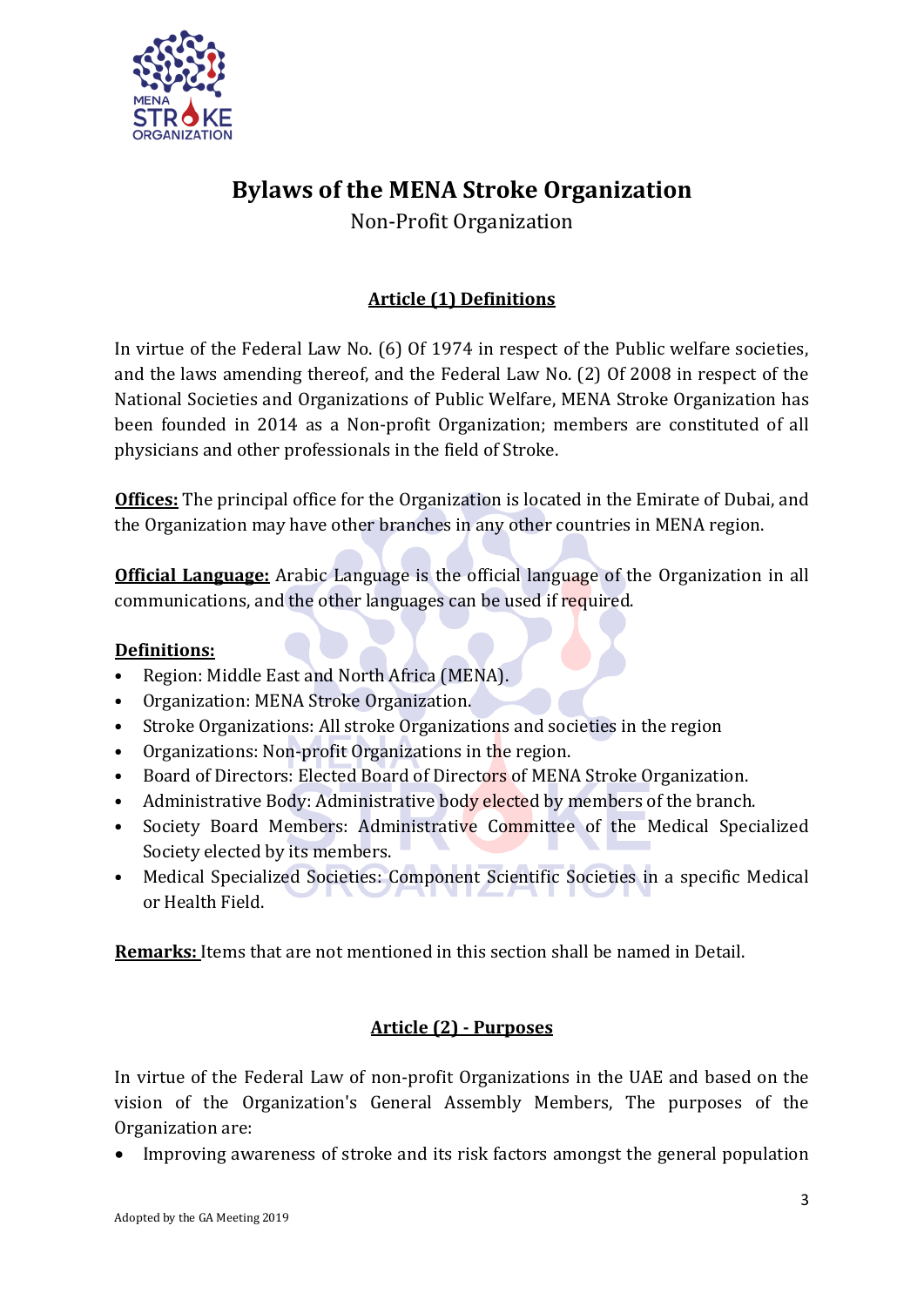

and health care providers.

- Training and education of stroke care providers according to evidence-based international guidelines.
- Promoting research on regionally relevant and strategic areas in stroke prevention and treatment.
- Collaborating with national and international organizations to promote stroke education, training, and research.
- Influencing public health policies in the MENA region to help prevent stroke and improve morbidity and mortality related to it.
- Fostering the development of an international communications system by encouraging activities of organizations, stroke networks, and foundations, as they operate within the goals and objectives of the MENA Stroke organization.

## **Article (3) – Membership**

## **Categories of Membership:**

## **1. Active Membership**

The member enjoys all the rights and privileges of the Organization to vote and nominate in the Board of Directors or Administrative Body of MENA branches - this membership is exclusive to MENA members who is a professional in the field of Stroke care and it's management and they shall be marked by the following specifications:

The member shall be marked by a good reputation and has never been received any penalty judgment restrict his freedom such as serious crime or a misdemeanour breach moral turpitude and dishonesty, unless he has been rehabilitated.

## **2. Affiliated Membership**

The member enjoys all rights and privileges of membership, and be eligible to serve on Stroke Specialized societies with vote and nominate in the society board members only.

This membership is dedicated to:

- a. Non-MENA Nationals (Expatriates) residing in the MENA Region.
- b. All workers in the field of Stroke health services such as graduates of universities, Health Institutes, and study duration less than 4 years.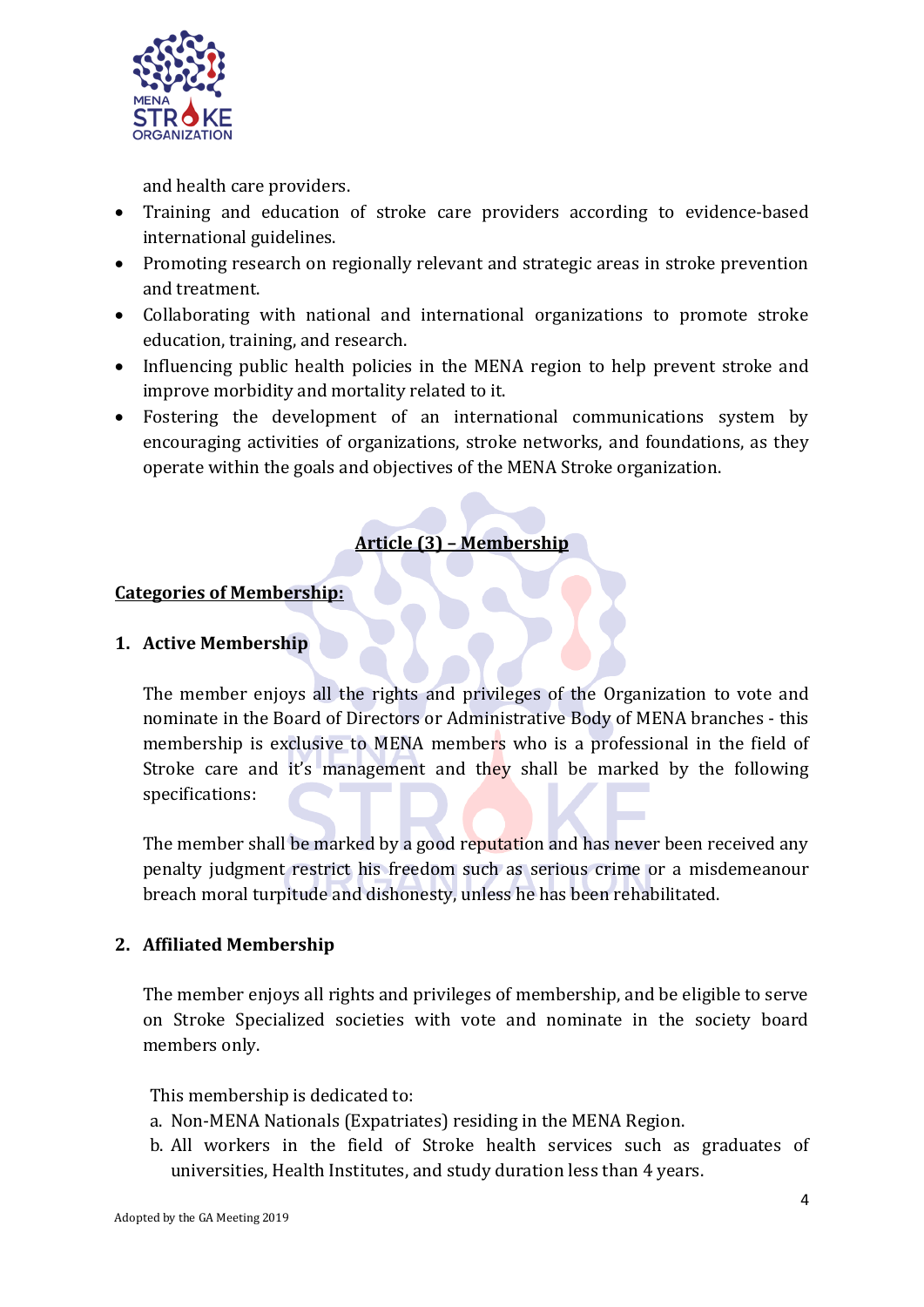

## **3. Honorary Membership**

Honorary Membership is granted by the MENA Board of Directors may elect as honorary members any persons distinguished for their services or attainments in the field of Stroke health services or to the Organization.

#### **Terms & Conditions of Membership:**

- 1. The member should be MENA Nationality or Non-MENA nationality who is licensed to work in health services in the region.
- 2. The member should be graduated in the field of stroke health services from recognized universities.
- 3. A member of good standing.
- 4. To comply with all MENASO approved conditions in the field of stroke health services
- 5. To pay subscription fees to the Organization on a regular basis.

## **Procedures for admission to Membership:**

- 1. To submit membership Application in its approved forms.
- 2. Attach all the required documents listed in membership application form.
- 3. Board of Directors approval within a period not exceeding one month from the date of submission.
- 4. If membership request is rejected, the applicant is entitled to appeal before the Board of Directors in order to review reasons for rejection within one month from the date of notification.

#### **Duties & Privileges of the members:**

- 1. To focus on achieving objectives of the Organization as per mentioned in the MENASO bylaws. ZAN  $\mathbb{R}^2$ - 12
- 2. To comply with Medical Ethics.
- 3. To comply with the moral obligations towards membership.

#### **Termination, Suspension of Membership:**

Membership should be terminated in the following cases:

- 1. Member's death.
- 2. Breach of membership's duties as stated in Item (4) of Article (3).
- 3. Having convicted of imprisonment due to committing a felony or a misuse of trust or honor misdemeanor unless he/she is already rehabilitated.

(Membership Termination should be proposed by the Board of Directors and approved in the first coming meeting of the Ordinary General Assembly.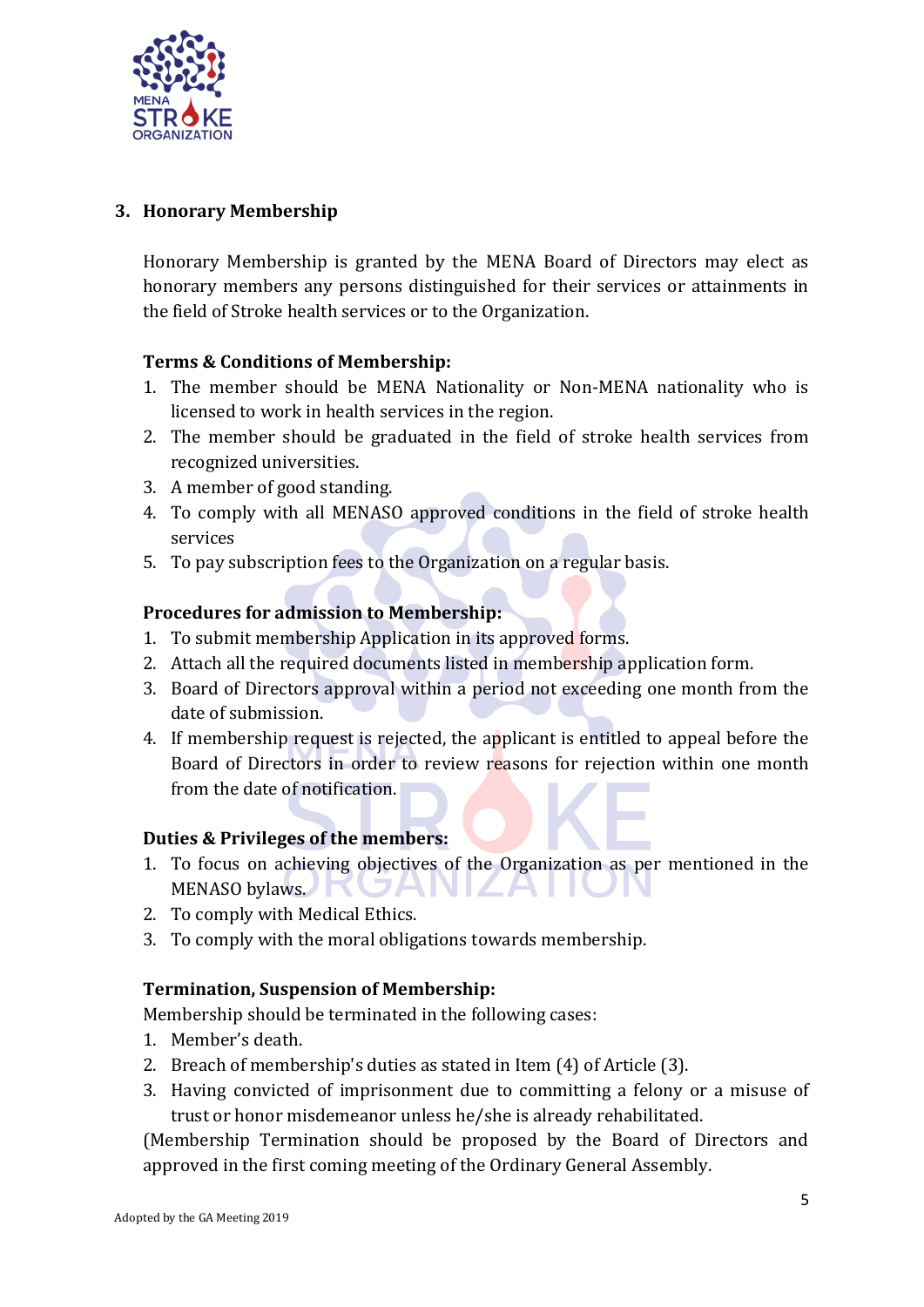

## **Article (4) - General Assembly**

#### **Preamble:**

The General Assembly shall comprise all the active members satisfying the conditions and requirements of the membership with their membership are not less than three months old up to the date of conveying the Organization general assembly. Affiliated Members may attend the general assembly meeting but they shall not counted on the purpose of the quorum, neither shall vote nor to be elected. The General Assembly is the Higher Authority of the Organization.

## **Ordinary General Assembly:**

The Ordinary General Assembly shall hold once every year within the four months following the end of the fiscal year to examine the issues of interests to the organization, within the scope of its objectives; and shall notify Ministry of Social Affairs within ( 15) days prior to the date General Assembly Meeting.

## *Objectives of the Ordinary General Assembly*

- 1. Approving the Organization previous general assembly minutes.
- 2. Approving the Board of Directors report about its business in the expiring year, the
- 3. Approving the budget draft for the New Year and the final account of the expiring fiscal year.
- 4. The proposals submitted by the Board of Directors and members.
- 5. Electing a board of directors or filling the vacant positions.
- 6. Nominating an accounts auditor and fixing his remuneration.
- 7. Any emerging issues.

#### *Adopting the Ordinary General Assembly:*

- 1. The Organization's Ordinary General Assembly Meeting shall be valid if attended at least more than half of the number of the active members. If the required number is not available, the assembly shall be postponed to another date after not less than (15) days nor more than (30) days from the date of the first meeting. The Second assembly shall be deemed valid regardless of the number of the attending members.
- 2. Board of Directors shall provide the ministry with a copy of the final account of the previous year and the budget draft of the new year within a period not exceeding (15) days from the date of being approved by the General Assembly.
- 3. The General Assembly's resolutions shall be issued by the majority of the number of the attending active members.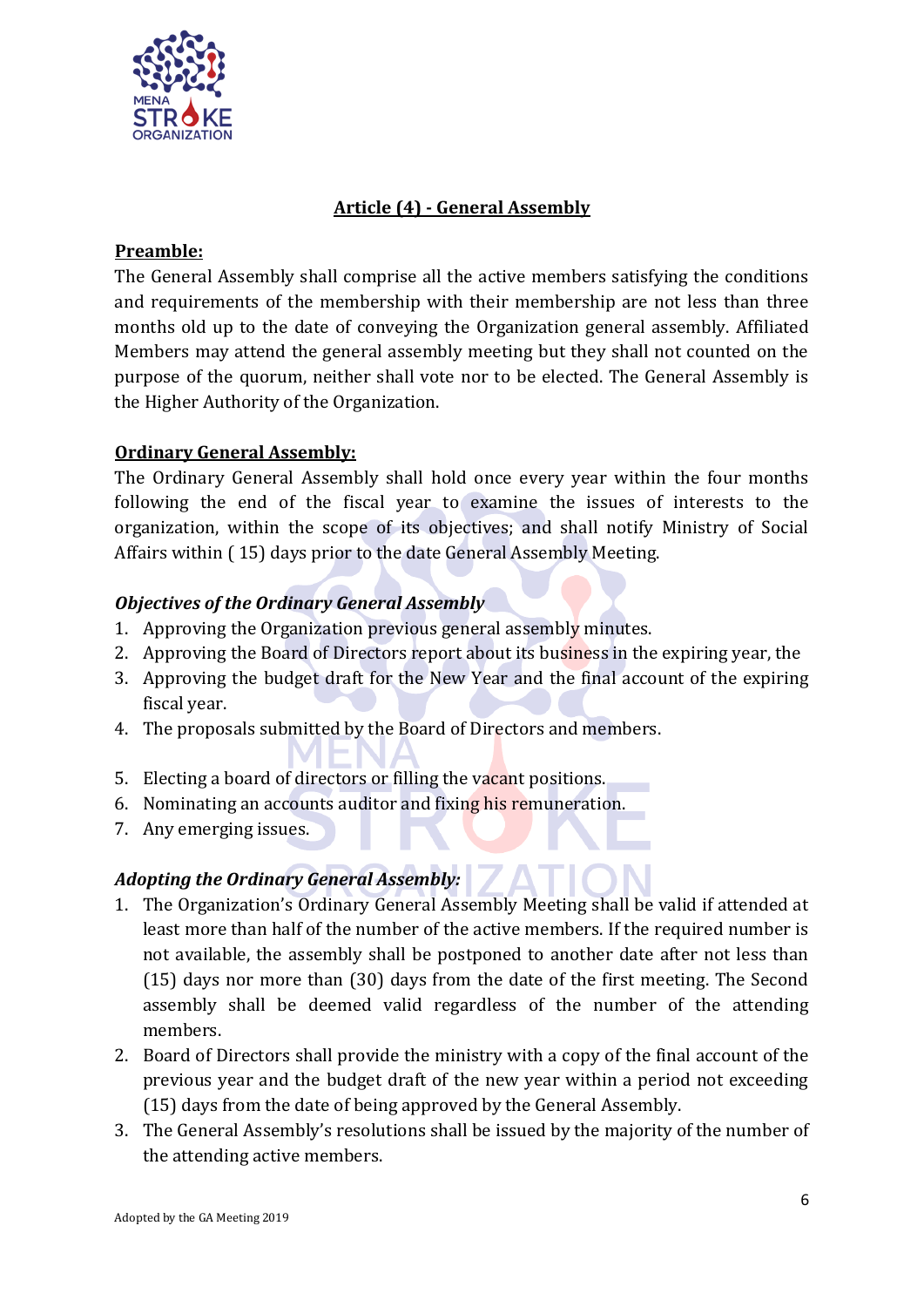

## **Extraordinary General Assembly:**

The General Assembly may be invited to extraordinary meetings based on a justifiable request by the Ministry of Social Affairs, the Board of Directors or by a quarter of the active members, provided that the purpose of meeting shall be clear; Invitations shall be sent by the Board of Directors with (2) two weeks prior to the date of convening as well as the agenda, and Ministry of Social Affairs shall be notified about the same.

## *Objectives of Extraordinary General Assembly:*

- 1. Dispose of the resignations served by all or some board of director's members if such resignations may affect the legal quorum of the board.
- 2. Forfeiture of the membership of one or more members of the board.
- 3. Filling the vacant officers if necessary to maintain the legal quorum of the board.
- 4. Proposing the amalgamation of the Organization in another similar Organization having the same objectives. The merge proposal shall be deemed as a joining application to be approved by the Organization's extraordinary general assembly.
- 5. Nullifying any of the board of Director's resolution.
- 6. Amending the articles of the Organization after the ministry's approval.
- 7. The voluntary winding up of the Organization.
- 8. Any urgent matters affecting the business operation at the Organization entailing inviting the general assembly for meeting.

## *Adoption of the Extraordinary General Assembly:*

The Organization Extraordinary General Assembly shall be deemed valid by attendance of three-thirds of the active members. However, of the quorum is not satisfied, the meeting shall be postponed for at least 15 days but not exceeding 30 days from the date of the first assembly. The second assembly shall be deemed valid by attendance of half (50%) of the number of the active members. If such quorum is not satisfied, then a third assembly meeting shall be invited within a period similar to the date of the second assembly meeting. The third assembly meeting shall be valid by attendance of any number of the active members. In these cases, the general assembly's resolutions shall be issued by the majority of three thirds of the number of the attending active members.

The Extraordinary General Assembly may not examine matters not included in its business agenda.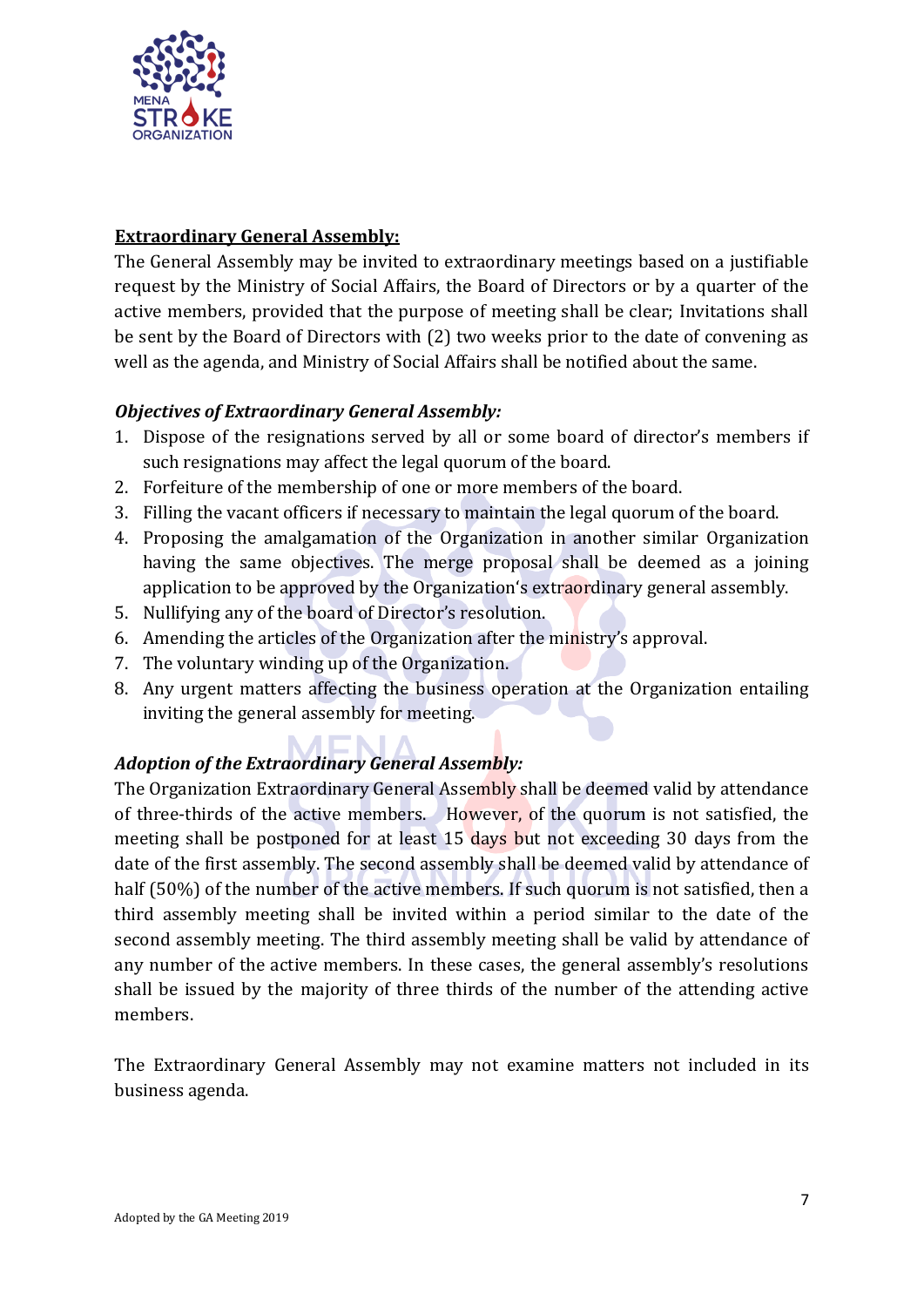

## **Article (5) - Board of Directors**

- The Board of Directors consists of (7) seven members nominated by the active members in the General Assembly meeting.
- The Board's term is three Years.
- The member may be re-elected more than one Board term.
- The age of the board member shall not be less than twenty one years.
- The Board's member may not act as a member in another similar non- profit Organization working in the same business activity.

The Board of Directors consists of the following positions:-

- The President
- Vice-President
- Secretary-General
- Treasurer
- Scientific Committee Chairperson
- Media & International Relations Chairperson
- Organizational Development Chairperson

#### **Remarks:**

The duties and responsibilities of the Board of Directors are listed in the Executive Manifest of the Board of Directors and the Administrative Body of the branch.

#### **Article No 6- Financial Resources**

#### **Financial Resources of the Organization**

- 1. The Organization's financial resources shall comprise the following: **SAL**
- 2. Member's subscriptions.
- 3. Revenues of activities, and services.
- 4. Donations, gifts, will and subsidies received by the Organization under the provision of the Law No. (2) Of 2008 in respect of the national societies and Organizations of public welfare and its amended cabinets.
- 5. All other Revenues.

#### **Financial Year**

The financial year of Organization shall commence on 1st of January up to 31st December of each year.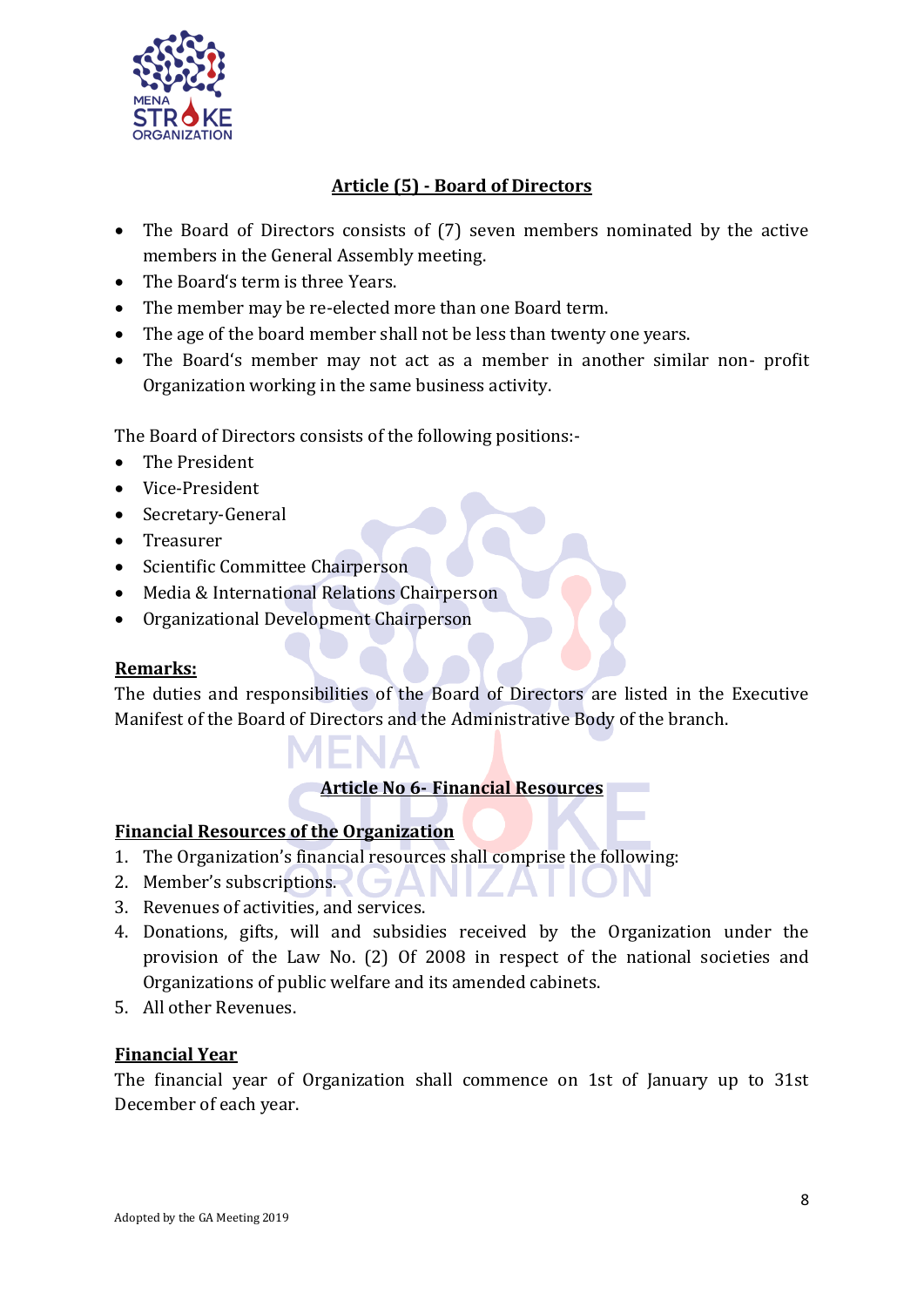

## **Deposit of the Organization's Funds**

The Organization shall deposit its cash funds in its name in one or more national banks in the UAE. And shall notify the Ministry thereabout. Such amounts shall not be withdrawn without getting the approval and signature of the President or Vice-President in joint with the Treasurer.

The Organization shall notify the ministry upon changing the bank wherein its funds are deposited, within 10 days from the date of such change.

#### **Disposal of the Organization's Funds**

The Organization shall spend its funds in a manner achieving the objectives for which it has been established and based on Organization bylaws and the Financial Regulations of the Organization.

#### **Properties of the Organization:**

The Organization funds and properties shall be deemed its property, where members or board members do not have the right therein.

#### **Financial Control in the Organization:**

All funds and properties of the Organization are considered as for public. The Organization shall be subject to the Federal Government Authorities' control represented by Ministry of Social Affairs and State Audit Institution.

In order to achieve that, the ministry and the **State** Audit Institution shall have access to the Organization's books, records and documents.

#### **The Public's Right:**

The withdrawing or terminated members shall not have any right in such funds.

#### **Financial Rules & Regulations**

There is Rules & regulations financial system for the Organization that are followed when dealing with branches, societies, committees, Board of Directors or any other activities consistent with the objectives of the Organization.

#### **Permanent Advance:**

Apart from spending from permanent Advance, it is not allowed to spend from Organization's funds without resolution approved by the Board of Directors.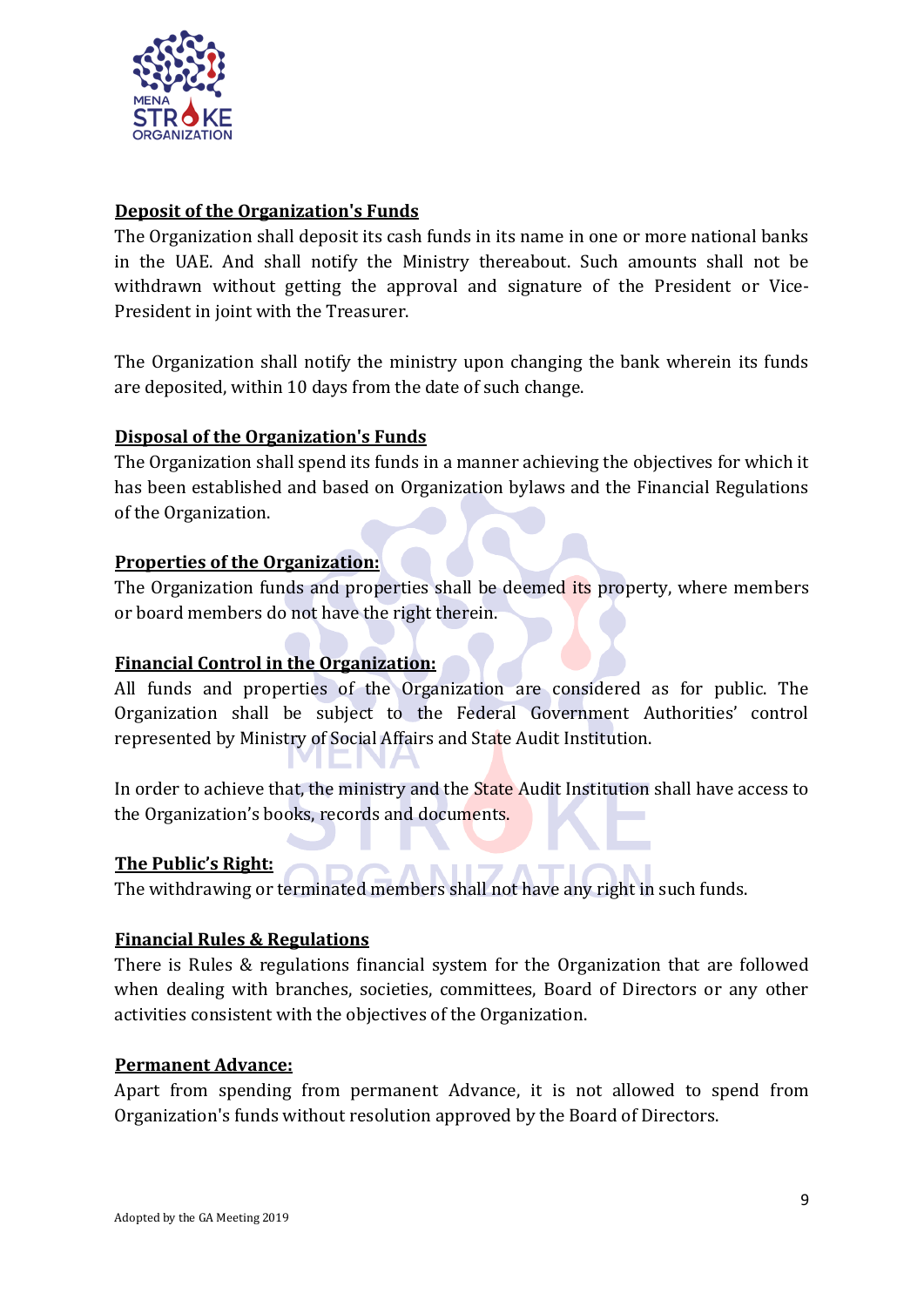

## **Article No 7- Branches**

- 1. The Organization may establish branches and centers inside the MENA region.
- 2. The branch shall be approved to be registered at the ministry, approved by the Board of Directors or by the earliest Ordinary General Assembly.
- 3. The Organization's bylaws are the main legal reference for the branches.
- 4. Executive Rules & regulations shall specify the functions of such branches approved by the Board of Directors, as well in and in the earliest Ordinary General Meeting, and it shall be considered as the Bylaws of the Branches.
- 5. The branch may managed by the Administrative Body elected only by members who are working in the branches under supervision of the Board of Directors.
- 6. Administrative Body consists of (5) members and they subject to approved conditions mentioned in Article (5) of this Bylaws.

## **Article (8) - Medical Specialized Societies**

- 1. The Organization may establish Stroke Specialized Societies under the umbrella of MENASO.
- 2. The MENASO's bylaws is the main legal reference for the societies.
- 3. Members are practicing the same medical specialization are considered as active members in the Society.
- 4. No member shall be registered in the Society, unless /she he is a registered member in the MENASO.
- 5. The Society shall be approved by the Board of Directors to be registered under the umbrella of MENASO and by the earliest Ordinary General Assembly
- 6. The Society may managed by the Board Members elected only by members of the Stroke specialized society under the supervision of a representative of the Board of Directors. NIZ - 1 2 F
- 7. Executive Rules & regulations shall specify the functions of the societies by the Board of Directors, as well in and in the earliest Ordinary General Meeting, and it shall be considered as the Bylaws of the Stroke Specialized societies.

## **Article No 9- International Participations**

The Organization may:

- 1. Represented in the events such as conferences, forums, assemblies, or meetings outside the region after obtaining the Board's approval.
- 2. Associate, participate or join any Organization or society or body based outside the UAE. Or it may deal with such society or body or may carry out any activities or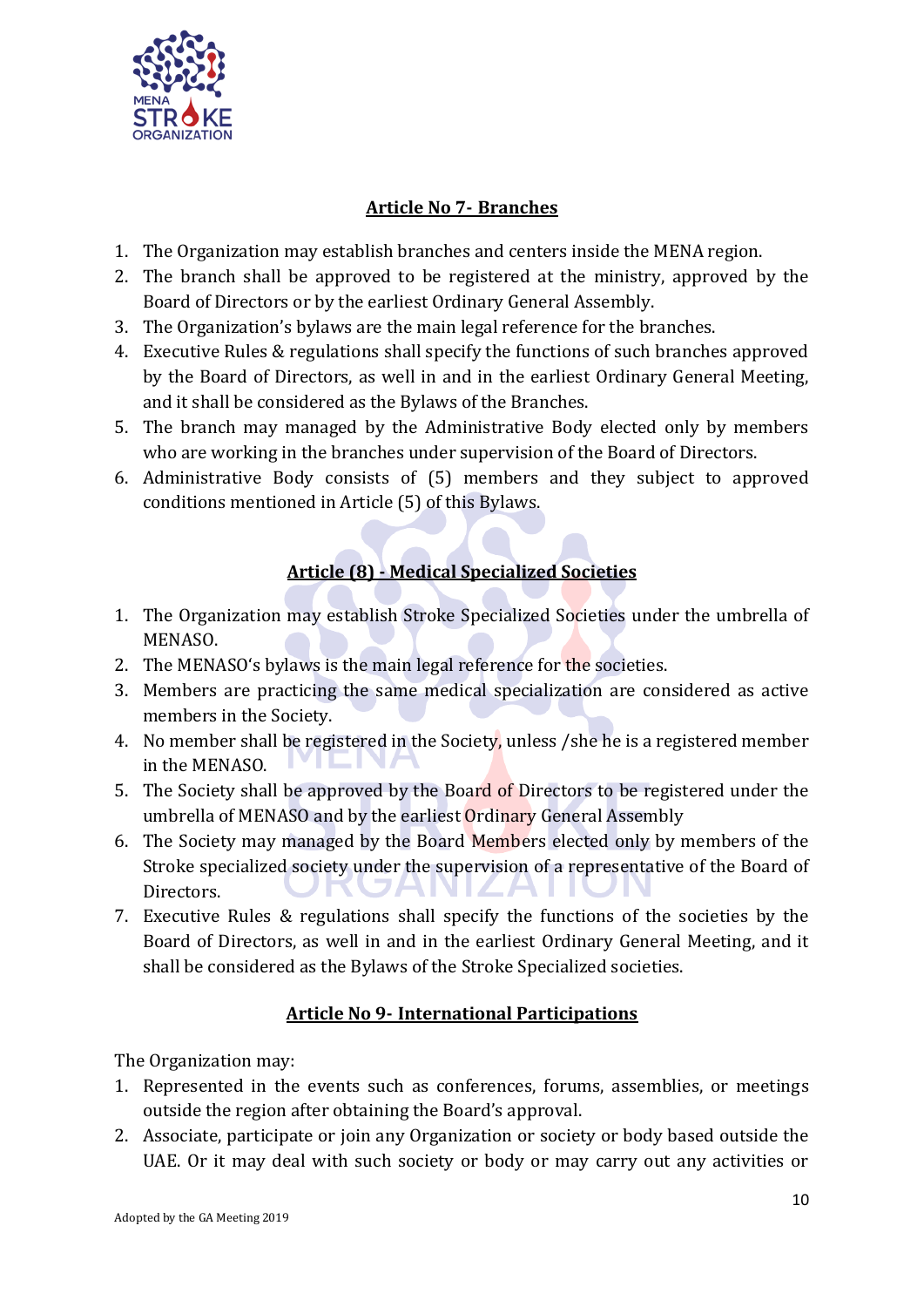

execute any projects outside the region.

3. Hold conferences, forums, meetings, or events attended by foreigners from other countries subject to the approval of the Board.

## **Article No 10- Miscellaneous**

## **First: Bylaw of MENASO**

- 1. Bylaw of Organization is the main reference for the Organization, its branches and its medical specialized societies, starting from the date of adopting the bylaws by the General Assembly and the Board of Directors.
- 2. Bylaw of Organization may be amended only after two years of execution.
- 3. Any succeeding amendments to Bylaw of Organization shall be approved by Extraordinary General assembly as stipulated in Item (4) Article 2 of the EMA Bylaws.
- 4. Executive rules shall be issued in relation to some of the articles mentioned herein, within maximum one month starting from approving **By** laws by the Ministry.

## **Second: Documents & Records**

The Organization shall keep, at its headquarter, all its records, books, instruments and publications, all financial documents and records which show movement of revenues, funds, expenses, papers and documents of the company especially:

- Records of members' names and the paid subscription fees.
- Books containing the Board of Director's and the General Assembly Minutes of Meeting.
- Books of revenues and expenditures accounts supported with certified documents.
- The name of the Organization, its registration number and scope of its activities shall be placed in its books, records and publications.

JANIZAI

#### **Third: Supervision**

The board of directors shall have the right to supervise the Organization's programs and projects within the scope of its objectives stipulated under its articles of Organization, and it may organize training courses and provide technical opinion and other kinds of sponsorships to enhance the level of the services and to realize the competence in performance.

#### **Fourth: Liquidation of the Organization**

Extraordinary General Assembly may liquidate the Organization as per the following terms and conditions: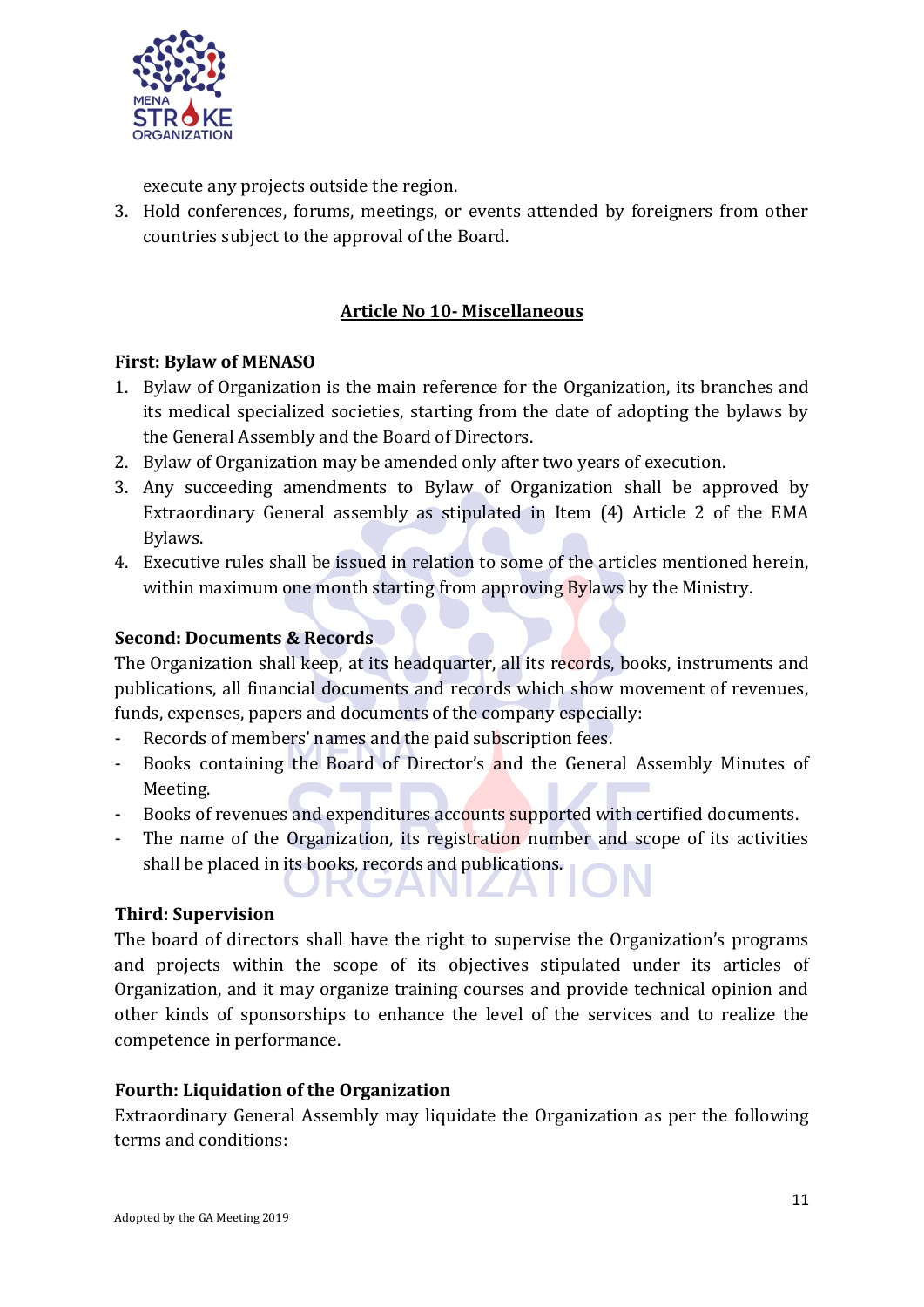

Obtaining the approval of the dissolving and liquidating the Organization issued by the Minister.

- 1. As per the resolution of the majority that represents 3/4 three-quarters of active members who are present in the meeting.
- 2. To notify the ministry about the time of the Extraordinary General Assembly meeting with at least (15) fifteen days from the appointed time of the meeting, such notification shall include the time and place of the meeting.
- 3. The persons in-charge of the affairs of the Organization for which liquidation resolution, whether voluntarily of compulsorily, is issued, may not dispose of its funds and documents except by virtue of a decision by the ministry. Such a decision shall specify the manner of liquidation according to the regulations specified in the executive bylaw hereof. The minister shall issue a decision thereby specifying the manner of entity to which such funds shall devolve.

## **Fifth: Merging the Organization**

- 1. Extraordinary General Assembly may merge the Organization with another similar Organization as the following terms and conditions:
- 2. When the other Organization agree the merging decision.
- 3. As per the majority that represents 3/4 three quarters of active members who are present in the meeting.
- 4. Merging Approval Decree shall include procedures of Executions and effectiveness.
- 5. To notify the ministry about the time of Extraordinary General Assembly meeting with at least (15) fifteen days from the appointed time of the meeting.

**Sixth:** The Organization may not deviate from the objectives stipulated under its articles. The Organization and its members are prohibited to interfere in politics or to arise the sectarian, racial or religious disputes.

**Seventh:** The Organization may not raise donations from any person before obtaining a license from the Ministry in this concern.

**Eighth**: The Organization may not donate either cash or in-kind to any establishment, authority or union outside the country before obtaining a license from the ministry.

#### **Ninth: Acceptance of dissolution of the Board of Directors**

In case the Board of Directors' resignation approved or dissolved, the ministry shall nominate an interim Board of Directors from the Organization's active members, as such board of directors take over the authorities of the elected board of directors, for a period of 6 months, renewable for a similar period. The existing members of the Organization's board of directors and the staff shall submit all the Organization's funds,